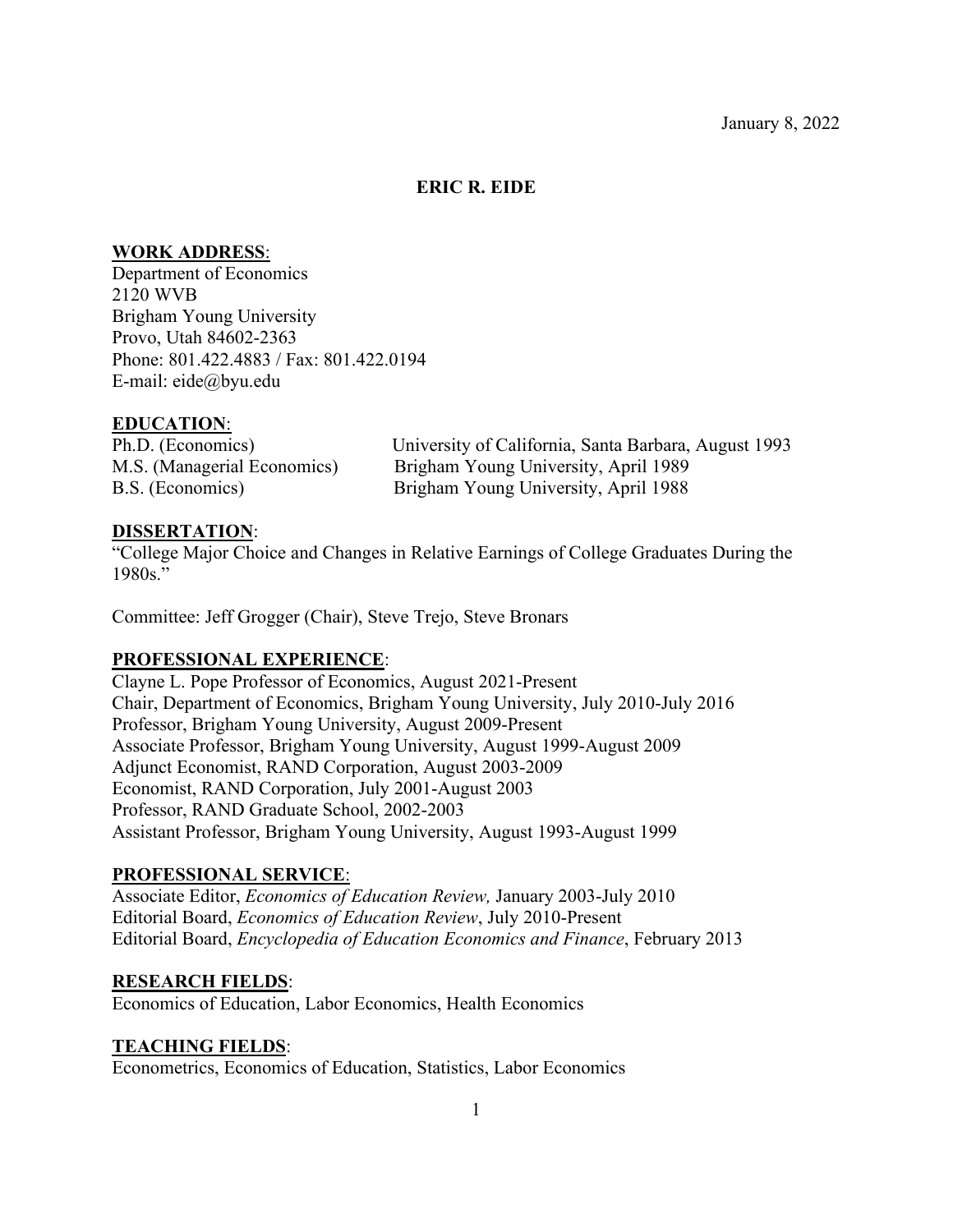## **PEER REVIEWED PUBLICATIONS**:

College Major Choice and Changes in the Gender Wage Gap. *Contemporary Economic Policy*, 12, no. 2, 55-63, April 1994.

Changes in College Skills and the Rise in the College Wage Premium. With Jeff Grogger. *Journal of Human Resources*, 30, no. 2, 280-310, Spring 1995.

Positional Segregation in Major League Baseball: 1961-1990. In *Baseball Economics: Current Research*, ed. John Fizel, Elizabeth Gustafson, and Larry Hadley. Praeger Press, 1996. With Daraius Irani.

Accounting for Race and Gender Differences in College Wage Premium Changes. *Southern Economic Journal*, 63, no. 4, 1039-1050, April 1997.

The Role of the Option Value of College Attendance in College Major Choice. With Geetha Waehrer. *Economics of Education Review*, 17, no.1, 73-82, February 1998.

The Effect of School Quality on Student Performance: A Quantile Regression Approach. With Mark H. Showalter. *Economics Letters,* 58, no. 3, 345-350, March 1998.

Does it Pay to Attend an Elite Private College? Evidence on the Effect of Undergraduate College Quality on Graduate School Attendance. With Dominic J. Brewer and Ronald G. Ehrenberg. *Economics of Education Review*, 17, no. 4, 371-376, October 1998.

School Choice in Milwaukee: Are Private Schools Creaming Off the Best Students? *Developments in School Finance 1998*, ed. William Fowler. Washington, DC: National Center for Education Statistics. With Dominic J. Brewer and Dan D. Goldhaber.

Does it Pay to Attend an Elite Private College? Cross Cohort Evidence on the Effects of College Type on Earnings. With Dominic J. Brewer and Ronald G. Ehrenberg. *Journal of Human Resources*, 34, no. 1, 104-123, Winter 1999.

Testing for Sample Selection in the Milwaukee School Choice Experiment. With Dan D. Goldhaber, Dominic J. Brewer, and Dan Rees. *Economics of Education Review*, 18, no. 2, 259- 267, March 1999.

Factors Affecting the Transmission of Earnings Across Generations: A Quantile Regression Approach. With Mark H. Showalter. *Journal of Human Resources*, 34, no.2, 253-267, Spring 1999.

A Note on the Rate of Intergenerational Convergence of Earnings. With Mark H. Showalter. *Journal of Population Economics*, 13, no.1, 159-162, January 2000.

Is Participation in High School Athletics an Investment or a Consumption Good? Evidence from High School and Beyond. With Nick Ronan. *Economics of Education Review*, 20, 431-442,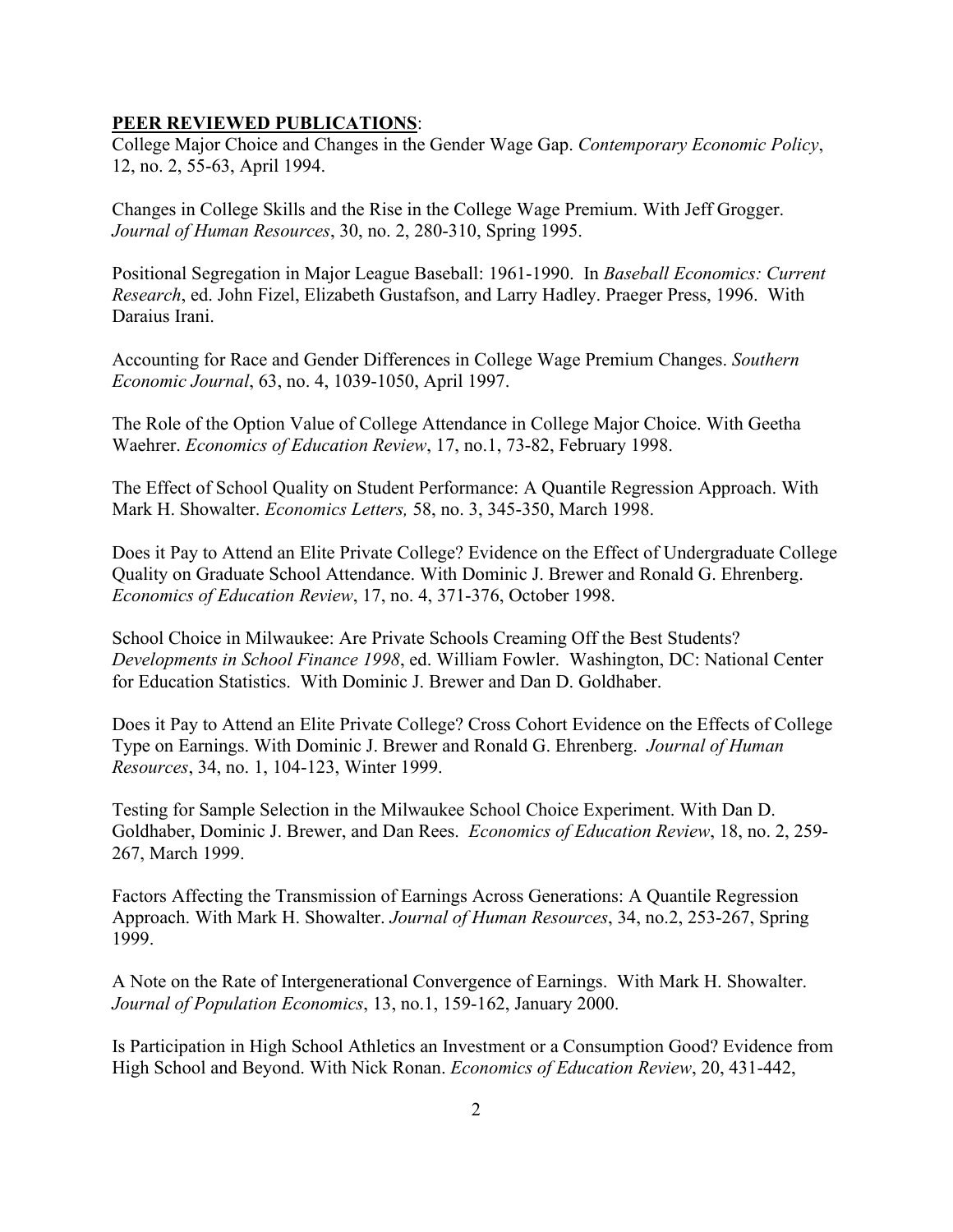October 2001.

The Effect of Grade Retention on Educational and Labor Market Outcomes. With Mark H. Showalter. *Economics of Education Review*, 20, 563-576, December 2001.

College Quality and the Distribution of Earnings. With Mark H. Showalter. *Research in Labor Economics*, 20, 133-158, 2001.

The Effect of Secondary School Quality on the Distribution of Earnings. With Mark H. Showalter and David P. Sims. *Contemporary Economic Policy*, 20, no. 2, 160-170, 2002.

What Do We Know (and Need to Know) About the Impact of Market-Based Reforms on Minorities? With Dan D. Goldhaber. *Harvard Educational Review*, 72, no. 2, 157-176, 2002.

Methodological Thoughts on Measuring the Effect of Competition in the Educational Workplace. With Dan D. Goldhaber. *Educational Evaluation and Policy Analysis*, 25, no. 2, 111-116, 2003.

The Teacher Labor Market and Teacher Quality. With Dominic J. Brewer and Dan D. Goldhaber. *Oxford Review of Economic Policy*, 20, no. 2, 230-244, 2004.

Does Catholic High School Attendance Lead to a More Selective College? With Dan D. Goldhaber and Mark H. Showalter. *Social Science Quarterly*, 85, no. 5, 1335-1352, 2004.

Does Improving School Quality Reduce the Probability of Unemployment? With Mark H. Showalter. *Contemporary Economic Policy*, 23, no. 4, 578-584, 2005.

Grade Retention: What are the Costs and Benefits? With Dan D. Goldhaber. *Journal of Education Finance*, 31, no. 2, 195-214, 2005.

Post-secondary Education in Qatar: Employer Demand, Student Choice, and Options for Policy. With Cathleen Stasz and Francisco Martorell. *RAND Qatar Policy Institute, MG-644-QATAR*, January 2008.

The Relation Between Children's Health and Academic Achievement. With Mark H. Showalter and Dan D. Goldhaber. *Children and Youth Services Review* 32, 231–238, 2010. (appeared online September 19, 2009)

Estimating the Relation between Health and Education: What Do We Know and What Do We Need to Know? With Mark H. Showalter. *Economics of Education Review*, 30, 778-791, 2011.

Sleep and Student Achievement. With Mark H. Showalter. *Eastern Economic Journal,* 38*,* no. 4 512–524, 2012.

How Does Sleep Affect Academic Performance? With Mark H. Showalter. *Better: Evidence-*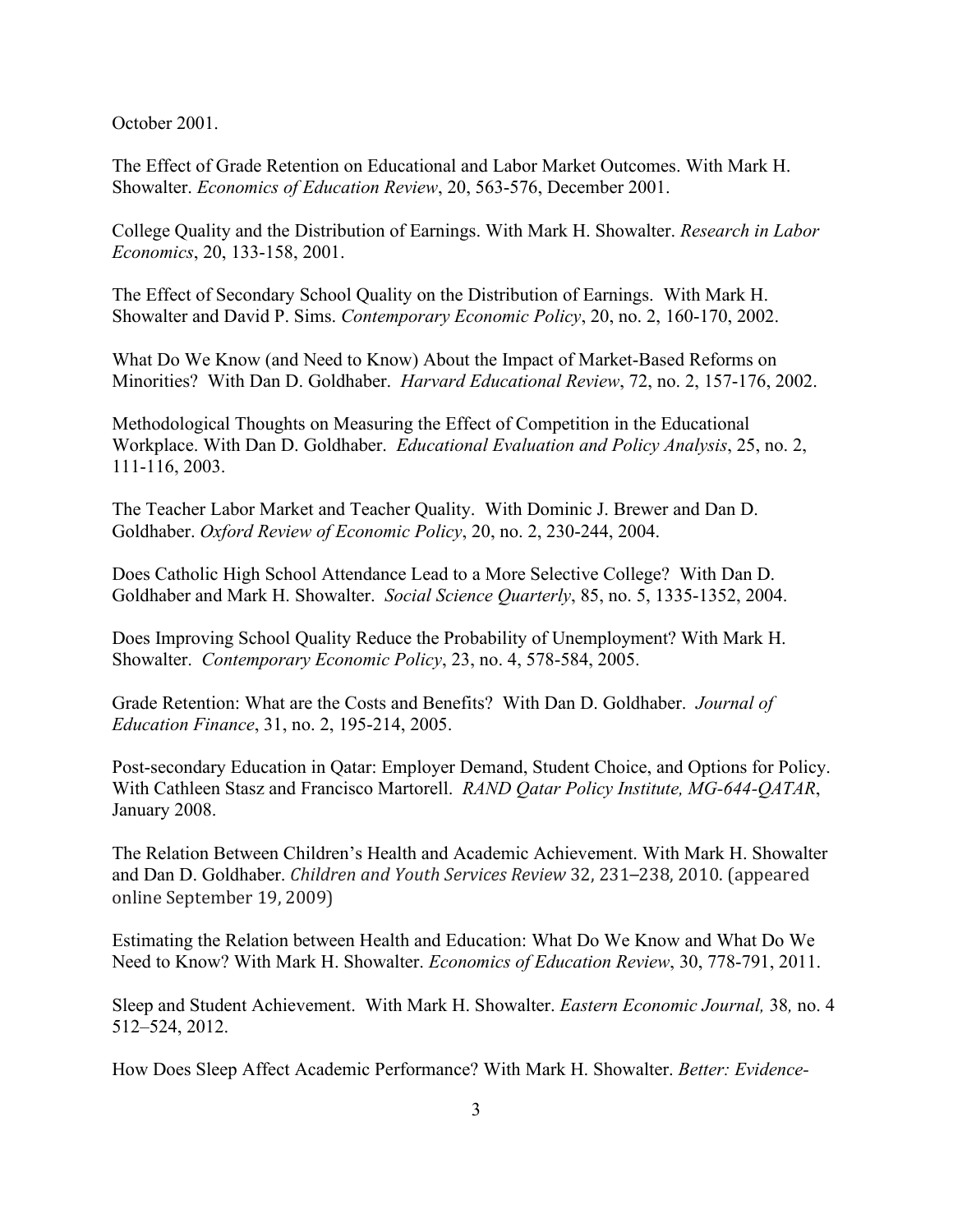*based Education.* Volume 4, issue 3, Spring 2012, 14-15. Center for Research and Reform in Education at Johns Hopkins University and the Institute for Effective Education, University of York.

Is it Where You Go or What You Study? The Relative Influence of College Selectivity and College Major on Earnings. With Michael J. Hilmer and Mark H. Showalter. *Contemporary Economic Policy*, 34, no. 1, 37-46, January 2016.

A Model of Sleep, Leisure and Work over the Business Cycle. With James H. Cardon, Kerk L. Phillips, and Mark H. Showalter. *Journal of Economic Dynamics & Control*, 95, October 2018.

Interacting Circadian and Homeostatic Processes with Opportunity Cost: A Mathematical Model of Sleep with Application to Two Mammalian Species. With James H. Cardon, Kerk L. Phillips, and Mark H. Showalter. *PLoS ONE*, 13(12): e0208043. December 12, 2018. [https://doi.org/10.1371/journal.pone.0208043.](https://doi.org/10.1371/journal.pone.0208043)

Why Have College Completion Rates Increased? With Jeff Denning, Kevin Mumford, Rich Patterson, and Merrill Warnick. *American Economic Journal: Applied Economics, Forthcoming*.

## **OTHER PUBLICATIONS:**

An Examination of the Role of Student Race and Ethnicity in Higher Education Since 1972. With Dominic J. Brewer and Dan D. Goldhaber. Monograph prepared for the *Public Policy Institute of California*. August, 1999.

The Economics of Grade Retention. In *Improving Educational Productivity*, ed. David H. Monk, Margaret Wang, and Herbert J. Walberg. Greenwich, CT:Information Age Publishing. 2001.

Reforming Teacher Education Programs: A Review of Field-Initiated Programs. With Heather Barney and Sheila Nataraj Kirby. *RAND Corporation, PM-1296-EDU*, November 2001.

Countywide Evaluation of the Long-Term Family Self-Sufficiency Plan: Countywide Evaluation Report. With Elaine Reardon, Bob Schoeni, Lois Davis, Jacob Klerman, Jeanne Ringel, John Hedderson, Paul Steinberg, Sarah Remes, Laura Hickman, Marian Bussey, John Fluke. *RAND Corporation, MR-1533-LTFSS*, 2002.

Long-Term Family Self-Sufficiency Plan Countywide Evaluation: Establishing the Baselines. With Bob Schoeni, Jeanne Ringel, John Hedderson, Paul Steinberg, Laura Hickman, Marian Bussey, John Fluke. *RAND Corporation, MR-1466-LTFSS*, 2002.

Concerns in Education: Teacher Compensation and Teacher Quality. Arlington, VA: *Educational Research Service*. With Dan Goldhaber and Albert Yung-Hsu Lui. 2003.

The Role of Economics in Education Policy Research. With Dominic Brewer and Guilbert Hentschke. In *Handbook of Research in Education Finance and Policy,* eds. Helen F. Ladd and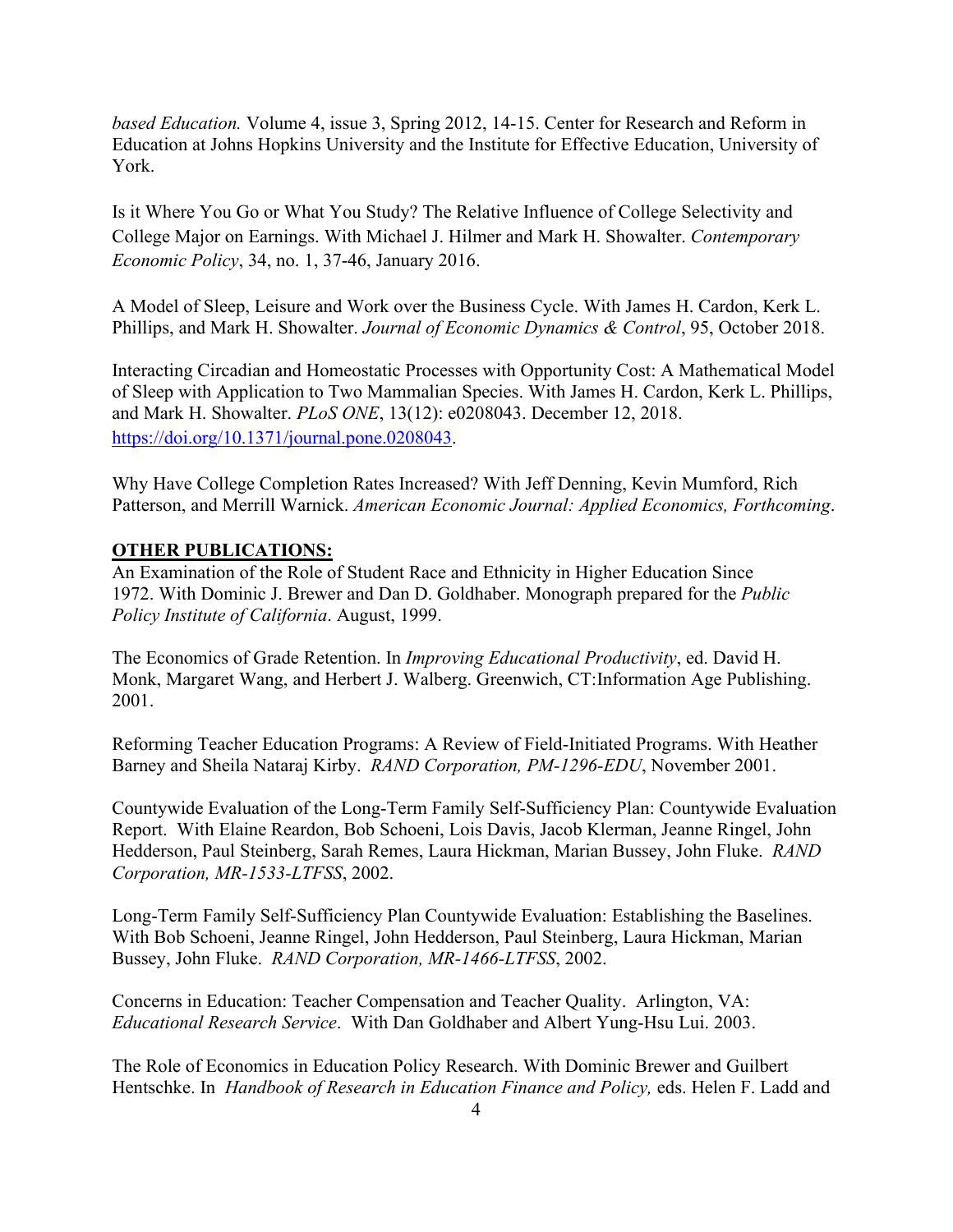Edward B. Fiske. New York: Routledge Publishing. November 2007.

Student Incentives. With Mark H. Showalter. In: Penelope Peterson, Eva Baker, Barry McGaw, (Editors), *International Encyclopedia of Education.* Volume 2, pp. 282-287. Oxford: Elsevier, 2010.

Human Capital. With Mark H. Showalter. In: Penelope Peterson, Eva Baker, Barry McGaw, (Editors), *International Encyclopedia of Education.* Volume 2, pp. 342-346. Oxford: Elsevier, 2010.

Theoretical Concepts in the Economics of Education. With Dominic J. Brewer and Guibert C. Hentscke. In: Penelope Peterson, Eva Baker, Barry McGaw, (Editors), *International Encyclopedia of Education.* Volume 2. Oxford: Elsevier, 2010.

Introduction to the Special Issue on Education and Health. With Daniel I. Rees. *Economics of Education Review*, 30, 775-777, 2011.

Methods Matter: Improving Causal Inference in Educational and Social Science Research: A Review Article. With Mark H. Showalter. *Economics of Education Review*, 31, no. 5, October 2012, 744-748.

College Choice. In: Dominic J. Brewer and Lawrence O. Picus (Editors), *Encyclopedia of Education Economics and Finance*, pp. 128-132, Los Angeles: SAGE, 2014.

College Selectivity. In: Dominic J. Brewer and Lawrence O. Picus (Editors), *Encyclopedia of Education Economics and Finance*, pp. 146-148, Los Angeles: SAGE, 2014.

Do Prestigious Colleges Pay Off? It Depends on the Major. With Mark H. Showalter and Michael J. Hilmer. *The Wall Street Journal Wealth Management Report* (Cover Story), CCLXVII, 25, pp. R1-R2, Dow Jones & Company, New York, New York, February 1, 2016.

Student Incentives. With Mark H. Showalter. In: Steve Bradley and Colin Green (Editors), *The Economics of Education: A Comprehensive Overview*, Second Edition, Chapter 41, pp. 555-565, Oxford: Elsevier, January 2020 (online).

Lower Bars, Higher College GPAs: How Grade Inflation is Boosting College Graduation Rates. With Jeff Denning, Kevin Mumford, Richard Patterson, and Merrill Warnick. *Education Next*, Fall 2021.

# **WORKING PAPERS:**

Decreasing Time to Baccalaureate Degree in the United States. With Jeff Denning, Kevin Mumford, and Daniel Sabey. Available as EdWorkingPapers 20-219. *Revise and resubmit, Economics of Education Review*.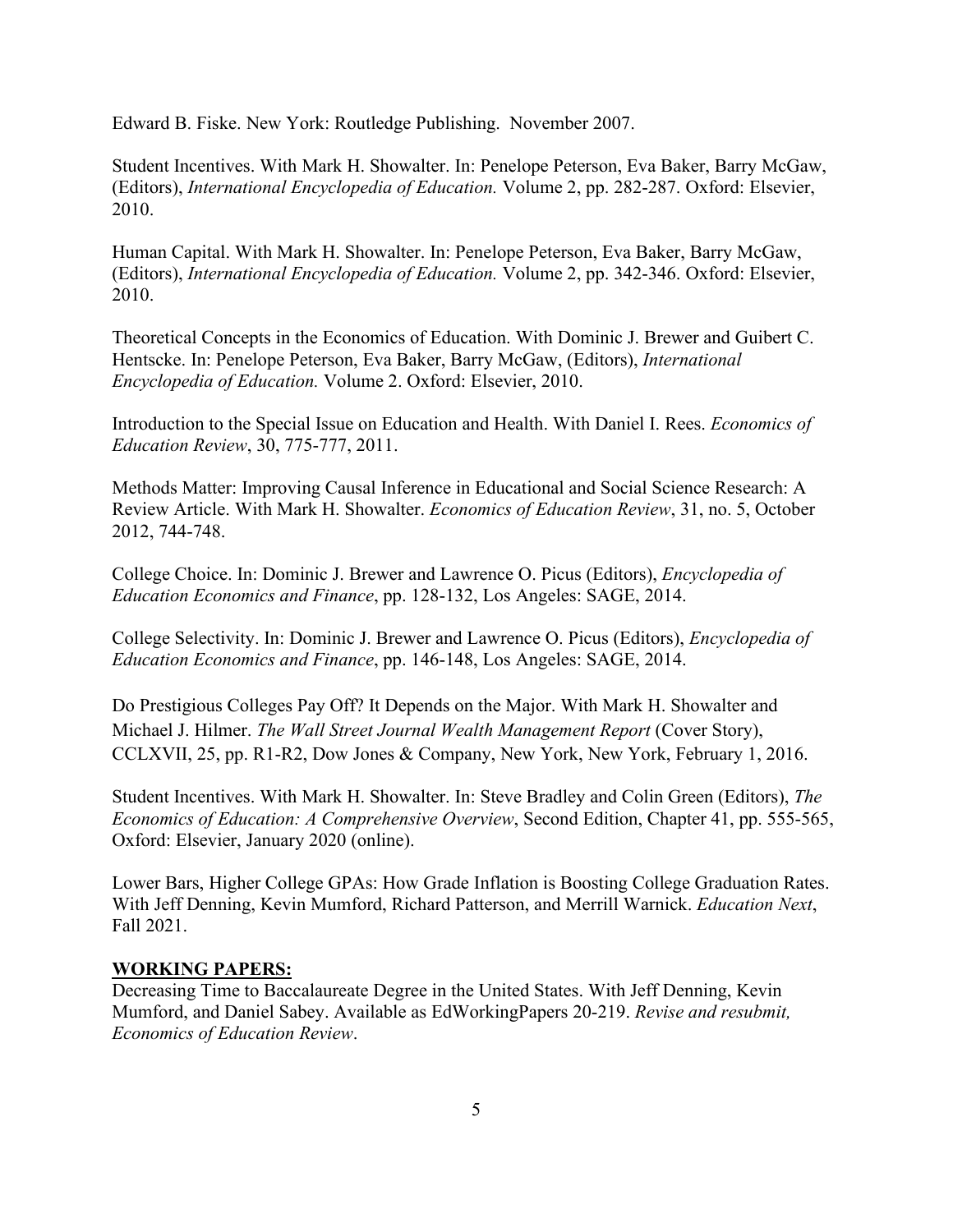Rich Kids and Poor Kids: How Sleep Varies with Income and School Time Constraints. With James H. Cardon, Kerk L. Phillips, and Mark H. Showalter.

# **GRANTS AND FELLOWSHIPS**:

"Accounting for Differences in Adolescent Sleep Patterns: Evidence from National Sleep Foundation Data." Family Studies Center, Brigham Young University, 2011. With Mark H. Showalter.

"The Relation Between Children's Health and Academic Achievement." Family Studies Center, Brigham Young University, 2008-2009. With Mark H. Showalter.

Brigham Young University competitive research grants: 1993-1994, 1994-1995, 1995-1996, 1996-1997, 1997-1998, 1998-1999, 1999-2000, 2003-2005

"Can Diversity in College Admissions Be Maintained in California and Other States? An Examination of Affirmative Action Policies in College Admissions Since 1972." Public Policy Institute of California, 1998. With Dominic J. Brewer and Dan D. Goldhaber.

"The Effect of Education and Family Background on Earnings Inequality Among Young Workers," American Educational Research Association (NSF Grant #RED-9452861), 1996- 1998. With Mark H. Showalter.

UCSB General Affiliates Fellowship, 1992

H.B. Earhart Fellowship, 1989

# **REFEREE FOR**:

Journal of Political Economy, American Economic Review, National Science Foundation, The Review of Economics and Statistics, Journal of Econometrics, Journal of Labor Economics, Journal of Human Resources, Journal of Policy Analysis and Management, Demography, Economics of Education Review, Economic Inquiry, Industrial and Labor Relations Review, Southern Economic Journal, Educational Evaluation and Policy Analysis, Education Finance and Policy, Economic Development and Cultural Change, Research in Labor Economics, Contemporary Economic Policy, Education Economics, Journal of Sports Economics, Institute of Education Sciences, Review of Economics of the Household, Social Science Quarterly, Journal of Labor Research, Labour, Empirical Economics, Eastern Economic Journal, Population Research and Policy Review

# **PROFESSIONAL ASSOCIATIONS**:

Association for Education Finance and Policy, American Economic Association, American Society of Health Economists, International Health Economics Association

# **CONFERENCE AND SEMINAR PARTICIPATION**:

Session Chair, Association for Education Finance and Policy, Kansas City, MO, March 2019 Discussant, International Health Economics Association, Boston, MA, July 2017.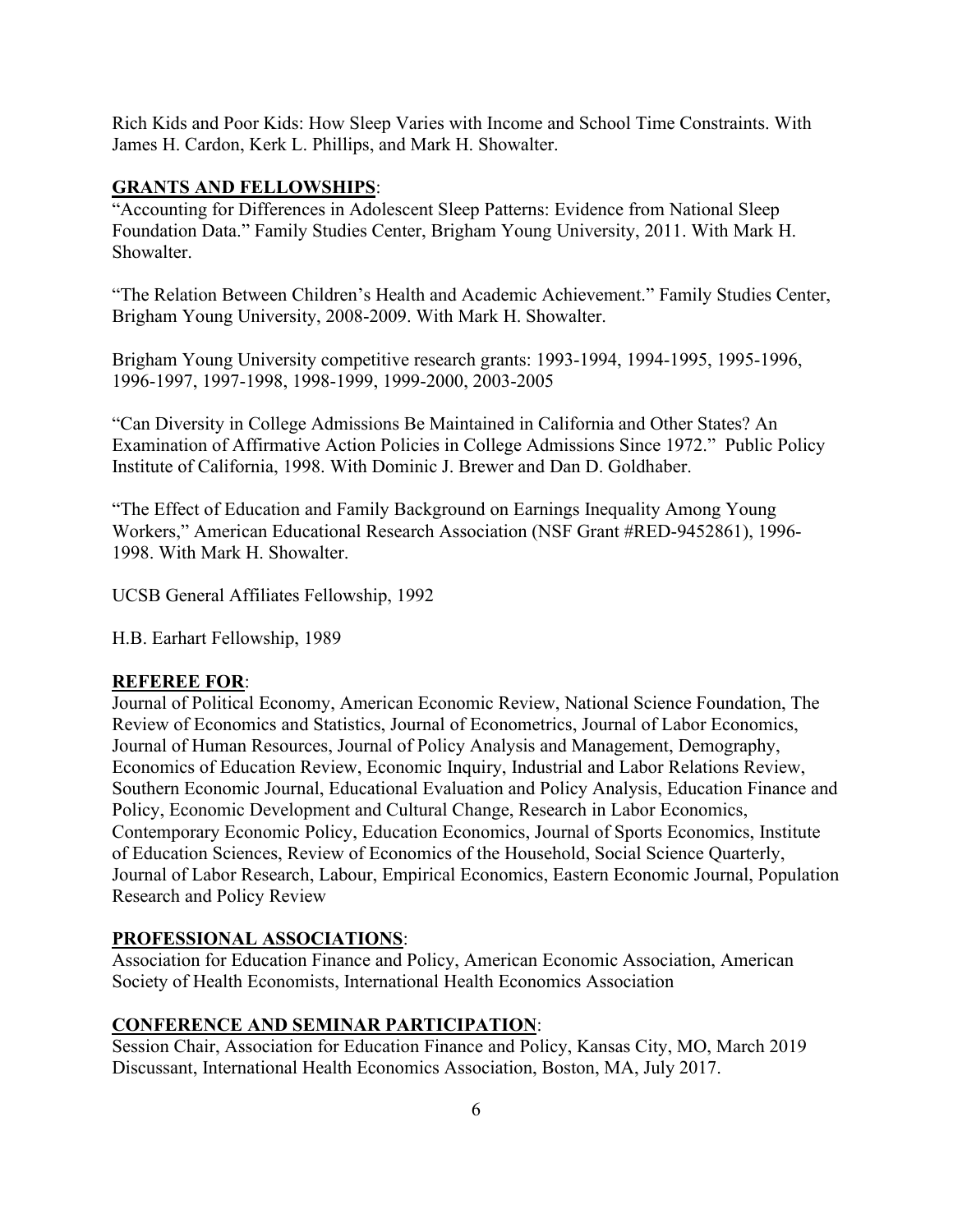7 Discussant, Western Economics Association International, San Diego, CA, June 2017. Video Interview with *The Wall Street Journal*, February 2016. Presentation, Department of Economics and Finance, Southern Utah University, October 2015. Presentation, Department of Economics and Finance, Southern Utah University, October 2014. Discussant, American Education Finance Association, San Antonio, TX, March 2014. Presentation, Western Economics Association International, Seattle, WA, June 2013. Presentation, Southern Economic Association, New Orleans, LA, November 2012. Presentation, American Society of Health Economics, Ithaca, NY, June 2010. Presentation, American Society of Health Economics, Durham, NC, June 2008. Discussant, American Society of Health Economics, Durham, NC, June 2008. Discussant, American Education Research Association, New York, NY, March 2008. Presentation, International Health Economics Association World Congress, Copenhagen, Denmark, July 2007. Presentation, Supreme Education Council of Qatar, Doha, Qatar, June 2006. Presentation, American Education Finance Association, Denver, CO, March 2006. Discussant, Allied Social Science Association, Boston, MA, January 2006. Presentation, Utah Dean's Education Colloquium, Thanksgiving Point, UT, December 2005. Presentation, International Health Economics Association World Congress, Barcelona, Spain, July 2005. Discussant, Western Economic Association, Vancouver, BC, July 2004. Discussant, Western Economic Association, Seattle, WA, July 2002. Presentation, American Educational Research Association, New Orleans, LA, April 2002. Session Chair, American Educational Research Association, New Orleans, LA, April 2002. Presentation, Western Economic Association, San Francisco, CA, July 2001. Presentation, RAND Corp., Pittsburgh, PA, March 2001. Presentation, RAND Corp., Santa Monica, CA, February 2001. Presentation, Department of Economics, Brigham Young University, Provo, UT, January 2001. Presentation, National Invitational Conference on Improving Educational Productivity: Lessons from Economics, sponsored by The Laboratory for Student Success at Temple University Center for Research in Human Development and Education, November 2000. Presentation and Session Chair, Association for Public Policy Analysis and Management, Seattle, WA, November 2000. Presentation and Session Chair, Western Economic Association Conference, Vancouver, BC, June 2000. Presentation, Allied Social Science Association Winter Meetings, Boston, MA, January 2000. Presentation, American Educational Finance Association Annual Meetings, Austin, TX, March 2000. Presentation, Association for Public Policy Analysis and Management, Washington, DC, November, 1999. Presentation, National Bureau of Economic Research, Higher Education Conference, Boston, MA, October 1999 (with Dan D. Goldhaber). Presentation, Cornell Higher Education Research Institute, Higher Education Policy Research Conference, Cornell University, Ithaca, NY, October 1999 (with Dan D. Goldhaber). Session Chair, Western Economic Association Conference, San Diego, CA, July 1999. Presentation, American Educational Research Association Annual Meetings, Montreal, Canada,